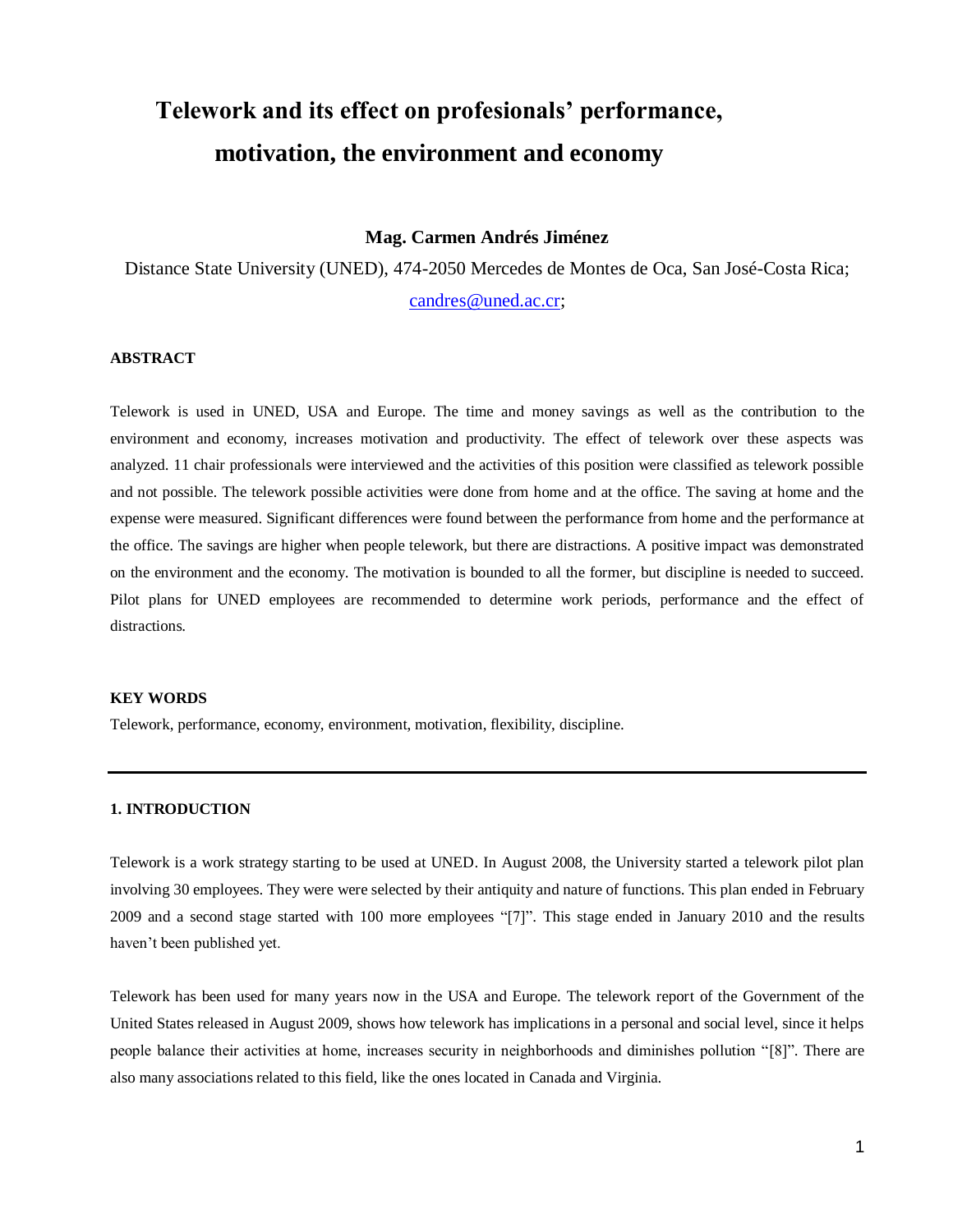In Europe, telework is becoming a necessity and keeps increasing since it has so many advantages for workers. For example, the swine influenza, which raised an important alert during the year 2009, was one of the reasons telework increased in Europe "[1]".

Latin America has different options for the worker to learn about this topic. For example, the Hispanic Teleworkers network, is a website where knowledge and expertise is shared, as well as job offers [\(http://www.teletrabajador.net/](http://www.teletrabajador.net/)). Likewise, there is a Telework International Conference (ITA) that will be held in Argentina, in which themes like work inclusion, sustainable development, new relationships at work and other variables will be developed [\(http://telework2010.tic.org.ar\)](http://telework2010.tic.org.ar/).

Different ways to telework have been developed. The first categories developed were: rural telework, telework from home, telework from home with a mobile office and telework from telecenters. The most common is the one developed from telecenters  $(34.5\%)$ , the second is the mobile office  $(25.5\%)$  and telework from home  $(14.5\%)$  "[10]".

Another advantage of telework is the possibility it offers for handicapped people, since they can work from home and therefore be more productive "[6]". Nevertheless, a handicapped person is not going to work from home 5 days a week, it will depend on the circumstances of his or her job "[9]". For instance, if a person works in a factory, he or she cannot work from home every day, but if a person works in an administrative position, this is more possible.

Since telework necessarily implies reduction of expense in transportation, the levels of pollution in the environment should go down. A study done by ETO home during the year 2000 showed this "[3]".

In a personal level, telework has many advantages such as: motivation, flexibility to organize itself, increase in production, diminishing of expenses and time saving "[3]".

At an economical and social level, the advantages have also been studied and proved. Nevertheless, a community study reveled it is necessary to investigate more about work stress, the new schedules of telework and the effects of isolation "[4]". These topics will be studied in this investigation, since the flexibility telework brings is not necessarily positive or doesn't increase the performance of employees. Although telework has many benefits in an individual and enterprise level and society, there are also empty spaces that need to be studied and investigated.

As for isolation, it is difficult to separate work from family life. The fact of being home, a place that represents comfort and relaxation, as well obligations (which also has to do with gender), can generate different problems that will be aborted in this investigation.

Another disadvantage that has been found, is social barriers or prejudges, because people think that a person that works from home doesn't work at all. The companies can also experience loss of control, lack of communication and loss of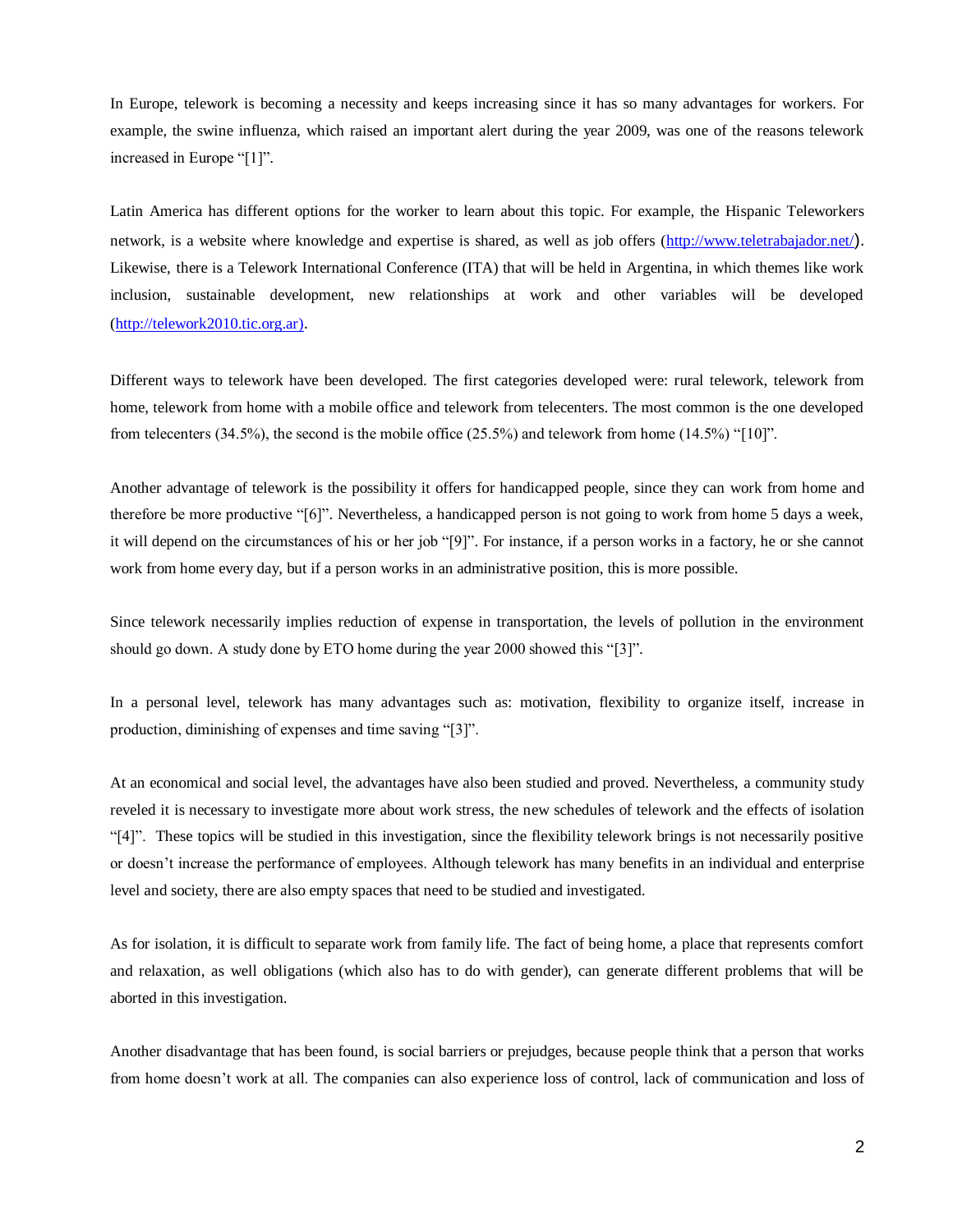the team spirit. Other disadvantages are the loss of control of technical issues, the lack of control over the private information of the company and the distractions of the worker at home "[10]".

The purpose of this investigation was to analyze the effect telework has over professionals' performance, motivation, the environment and the economy, in order to determine advantages and disadvantages of telework and generate recommendations from the perspective of a University in Costa Rica.

# **2. METHODOLOGY**

The methodology used for this study was the following:

#### **2.1 Diagnosis of the perception of telework from the chair professionals' point of view**

A survey was applied (see Appendix 1) to 11 chair professionals, which is a representative sample of the population of chair professionals in the University (71 people). The following formulas were used to determine this sample size according to "[2]":

$$
r = \frac{z\sqrt{p(1-p)}}{4}
$$
  

$$
n = n_1 / 1 + (n_1 / N)
$$

According to the survey, different important conclusions were drowned for this study.

#### **2.2 Classification of the chair professionals' activities**

i) A list of all the activities done by the Agroindustry chair professional during the third term of 2009 was made.

ii) The list was classified as "telework possible" and "not telework possible".

iii) The "telework possible" activities were done from home and at the office, so that comparisons could be made and determine significant differences between the performance of the professional working from home and the performance of the same professional working at the office.

#### **2.3 Measurement of the chair professional's performance and motivation**

i) A list of the objectives of the Agroindustry chair during the third term of 2009 was done.

ii) The level of compliance of these objectives from home as well as the office was determined.

iii) A comparison to find significant differences in the chair's performance was done.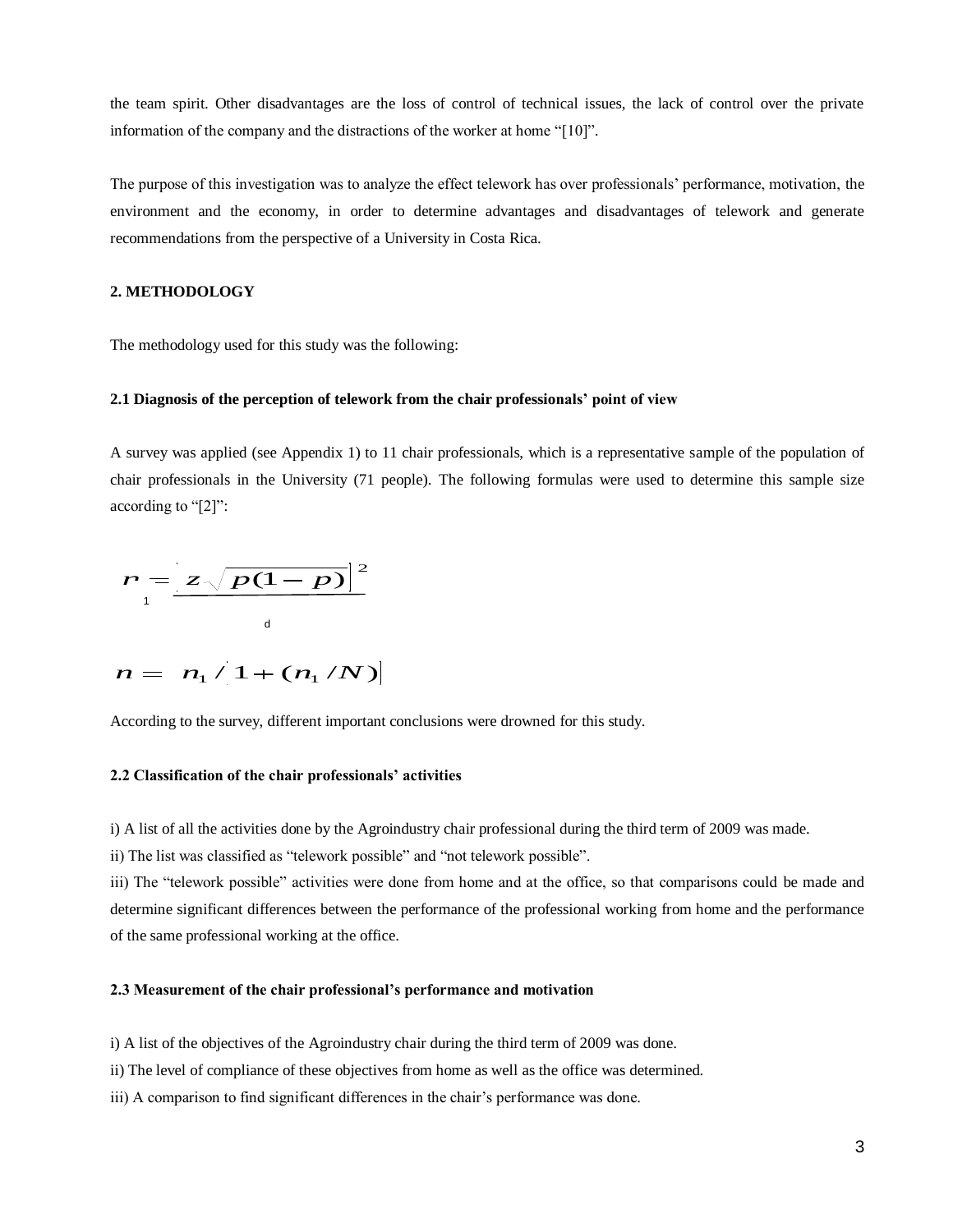#### **2.4 Measurement of expenses and their impact on the environment and economy**

- i) A measurement of the time used daily activities done either at the office or from home was done.
- ii) These periods of time were compared, and significant differences were determined.
- iii) A measurement of the electricity, internet, telephone and maintenance of the equipment used at home was done. Also, an approximate of the expenses of the university for each chair professional was estimated. Significant differences were determined.

In order to analyze all the date, the "t student" test was applied, so that relation between two variables could be found in each case "[5]".

#### **3. RESULTS**

#### **3.1 Diagnosis of the chair professionals' perception of telework**

Eleven chair professionals' were interviewed, six men and five women, all from San José (which means they are near the university, relatively). Most of them are from 36 to 50, but their answers didn't differ among them because of the age  $(t_{0.05, 16} = 0.2591)$ . Also, they have been working at the university from two to seven years. This didn't affect their responses significantly either  $(t_{0.05, 16} = 0.2591)$ .

Out of the people that were interviewed, 55% of them perform telework. The ones that don't, were requested to answer the questions thinking about what they would want their telework to be if they did it. No significant differences were found between the answers of the people that telework and the people that don't ( $t_{0.05, 18} = 2.101$ ). Most of them telework or would telework at least 1 day a week, but not more than 3 days. The kind of activities most of them perform or would perform are very similar (see Appendix 4, in which these activities are shown. They are the ones that the Agroindustry chair performed during the third term of 2009, but they are similar to the ones the interviewed mentioned).

Most of the chair professionals find teleworking as a positive aspect of their lives and it doesn't seem to affect their work, especially when it comes to helping students, since they have assistants or coworkers that call them on their cellphones if a student needs something urgent. The University has a schedule to help students, but this is not really respected by them. They call any time, and sometimes this is a problem, considering the chair professionals not only telework, but have to travel or be away from the office for different reasons.

As for the use of equipment and resources, 45% of the chair professionals consider the university should provide them with equipment to work from home, while another 45% don't think so.

On the other hand, only one person considers telework makes people work more than they should, but 82% of the people interviewed don't think so, although it would be better to work by objectives instead of having a specific schedule.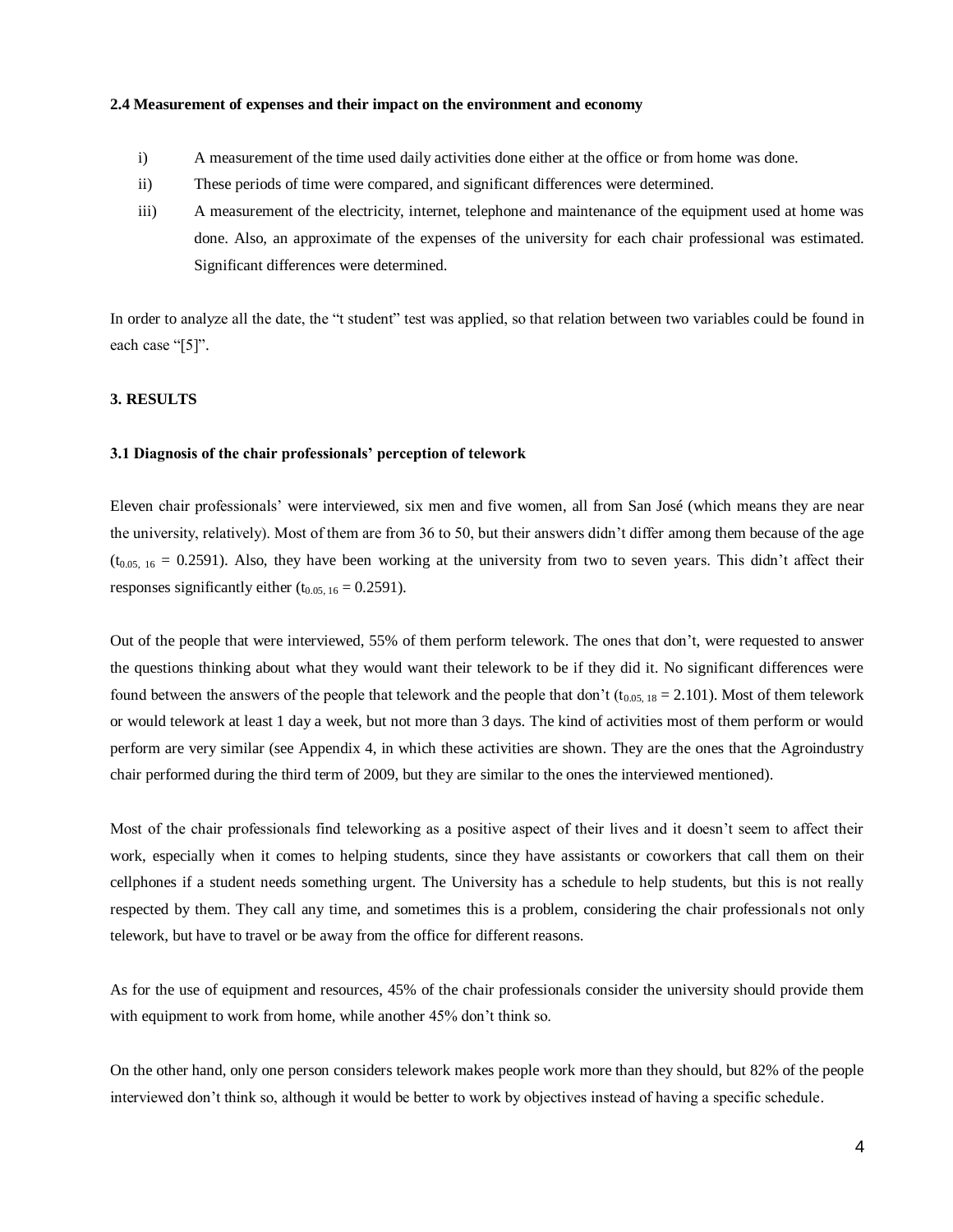The most important distractions found in telework, according to the survey, are the attention given to the family during work hours and the necessity to run errands from time to time. However, a balance between these distractions and a work plan designed from the start, done with discipline, is the key to success in this field.

#### **3.2 Classification of the activities of the Agroindustry chair professional**

The activities done by the Agroindustry chair during the third term of 2009 are shown in the next chart:

| Activity*                       |
|---------------------------------|
| Chair coordination              |
| Curricular design of courses    |
| Investigation projects          |
| <b>PADD</b>                     |
| Audiovisual material production |

Chart 1. Activities done by the Agroindustry chair during the third term of 2009

\* The detail of each one of the activities is in Appendix 3.

According to the activities mentioned, a classification was made based on the criteria of the Agroindustry chair and on the responses of the chair professionals.

The activities that turned "telework possible" were: audiovisual material production, PADD, investigation projects, curricular design of courses and the chair meetings. The rest of the activities of chair coordination needed to be done from the office. The classification can be seen in Appendix 4.

According to this classification, the time that can be used to telework per term is 244 hours, which can be translated into15 hours per week (2 days). The time that needs to be used for office activities is therefore 3 days a week. According to the survey, there were people that work 3 days or would like to. This should be studied, since the necessary time to be at the office is 3 days.

#### **3.3 Measurement of the performance and motivation of the chair professional**

The objectives that were accomplished week by week by the Agroindustry chair are shown in chart 2.

Chart 2. Activities classified as telework possible, accomplished from home as well as at the office by the Agroindustry chair during the third term of 2009

| Obj/  | Weeks | Proposed telework | $%$ of     | Proposed telework | $%$ of     |
|-------|-------|-------------------|------------|-------------------|------------|
| Month |       | from home         | compliance | at the office     | compliance |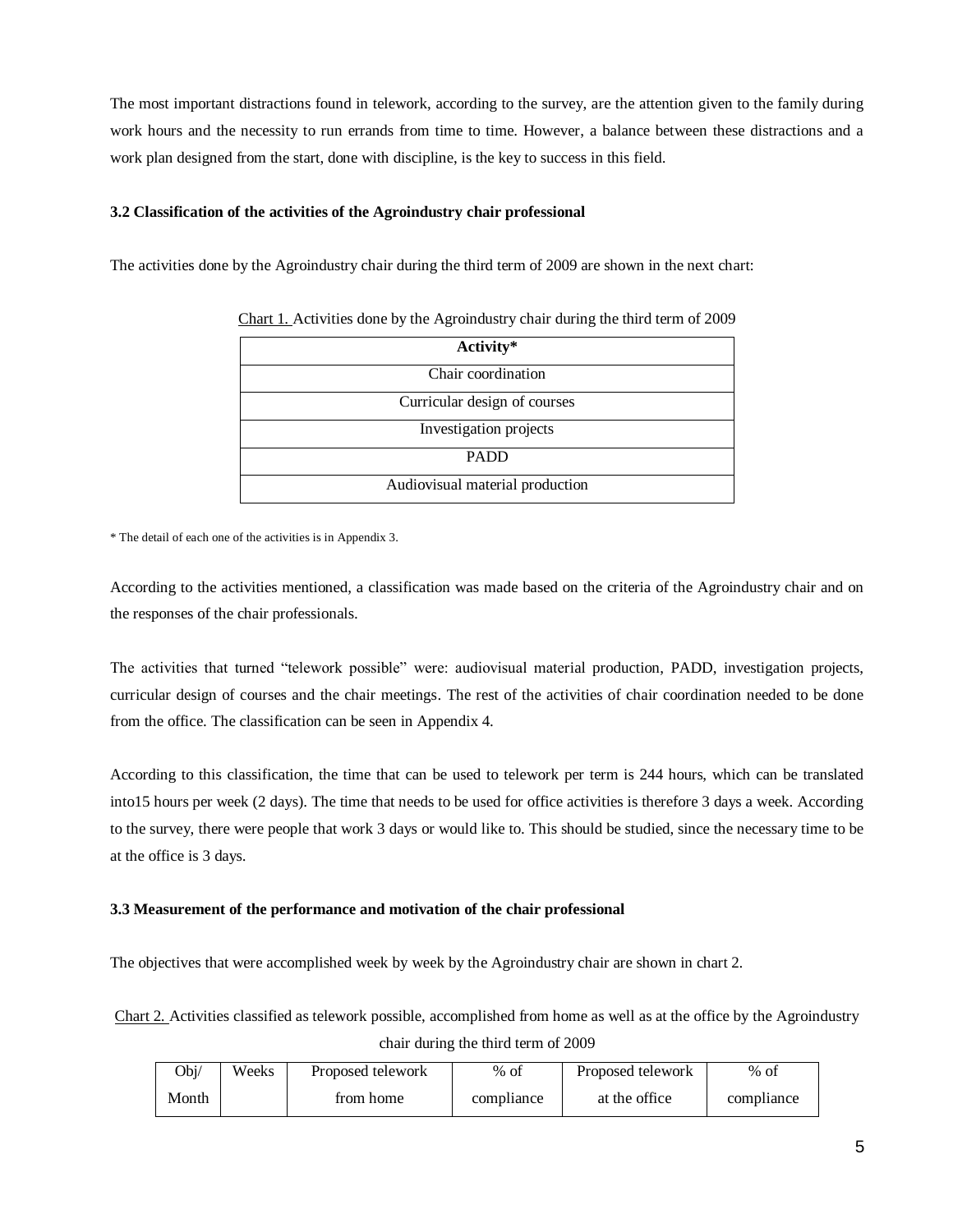|           | 1              | Chemistry curricular          | 100%                     | Audiovisual material #2    | 80%            |
|-----------|----------------|-------------------------------|--------------------------|----------------------------|----------------|
|           |                | description I (part 1)        |                          | part 1)                    |                |
|           |                | 575 curricular description    |                          | Chair coordination         |                |
|           |                | (part 1)                      |                          |                            |                |
|           | $\overline{2}$ | Chemistry curricular          | 90%                      | Chair coordination         | 80%            |
|           |                | description I (part 2)        |                          | 575 curricular             |                |
|           |                | Audiovisual material #2 (part |                          | description #2 (part 2)    |                |
| September |                | 1)                            |                          |                            |                |
|           | 3              | 575 curricular description    | 80%                      | 575 curricular             | 100%           |
|           |                | part 2 and 3)                 |                          | description (part 4)       |                |
|           |                | 575 curricular description    |                          |                            |                |
|           |                | part 2)                       |                          |                            |                |
|           | $\overline{4}$ | Vacations                     |                          | 575 curricular             | 50%            |
|           |                |                               |                          | description (part 3)       |                |
|           | 1              | Seminar                       | $\overline{a}$           | Audiovisual material #3    | 80%            |
|           |                |                               |                          | part 1)                    |                |
|           | $\mathfrak{2}$ | Chemistry lab II curricular   | 100%                     | 575 curricular             | 65%            |
|           |                | description I (parte 1)       |                          | description (part 3)       |                |
|           |                | Chair coordination            |                          | Chair coordination         |                |
| October   | 3              | Audiovisual material #4 y 5   | 90%                      | 575 curricular             | 80%            |
|           |                | (part 1)                      |                          | description (corrections)  |                |
|           | $\overline{4}$ | Chair meeting                 | 100%                     | Audiovisual material #4    | 60%            |
|           |                | Chair coordination            |                          | y 5 (part 2)               |                |
|           |                |                               |                          | Preparation of an          |                |
|           |                |                               |                          | <b>Extention</b> course    |                |
|           | $\mathbf{1}$   | Finish Audiovisual material   | 70%                      | Conference                 |                |
|           | $\overline{2}$ | Conference                    | $\overline{\phantom{m}}$ | 575 curricular             | 70%            |
|           |                |                               |                          | description (corrections)  |                |
|           | 3              | Annual report (part 1)        | 100%                     | Annual report (parte 2)    | 60%            |
| November  |                | Chair coordination            |                          |                            |                |
|           | $\overline{4}$ | Chair meeting                 | 100%                     | Extension course           |                |
|           |                | Chemistry II curricular       |                          |                            |                |
|           |                | description (part 1 and 2)    |                          |                            |                |
|           | $\mathbf{1}$   | Holliday                      | $\overline{a}$           | Proposal of necessary      | 80%            |
|           |                |                               |                          | equipment to buy at the    |                |
|           |                |                               |                          | Investigation center (part |                |
|           |                |                               |                          | 1)                         |                |
|           | $\overline{2}$ | Proposal of necessary         | 80%                      | Chair meeting              | 70%            |
| December  |                | equipment to buy at the       |                          | Chair coordination         |                |
|           |                | Investigation center (part    |                          |                            |                |
|           |                | $1$ and $2)$                  |                          |                            |                |
|           |                | Chair coordination            |                          |                            |                |
|           | 3              | Vacations                     | $\overline{\phantom{a}}$ | Vacations                  | $\overline{a}$ |
|           | $\overline{4}$ | Vacations                     |                          | Vacations                  |                |
|           |                |                               |                          |                            |                |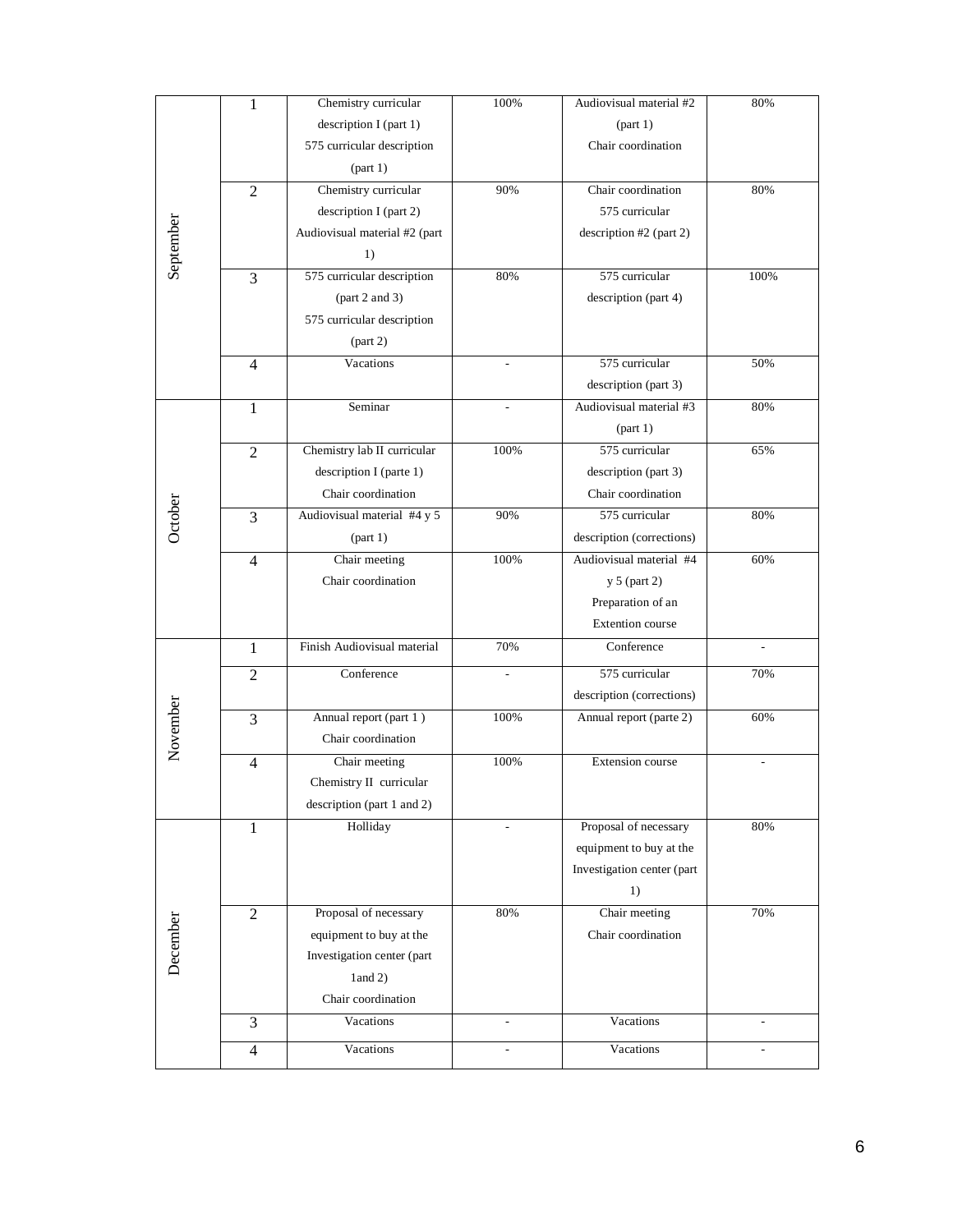Significant differences were found between the performance obtained working from home and the performance obtained working at the office  $(t_{0.05,20} = 3.4409)$ .

According to this, the percentage of fulfilled objectives obtained for each activity that was done from home was higher than the percentage obtained at the office. Thus, the distractions at the office low the performance, such as unexpected meetings, unexpected arrivals or calls from students (since they call or arrive regardless of the fixed schedule of the university). Besides, there are projects that need to be attended at the office, complaints, final acts, academical loads, school consuls, institutional acts or watching test performance.

On the other hand, even when the performance obtained working from home is higher, there are also distractions that could cause problems, such as personal phone calls, family matters (specially small children), television, music, food (which can cause food disorders), plus the necessity of doing house shores (although in the survey done to the eleven chair professionals this wasn't showed).

Saving money and time through telework is a clear motivation, as well as its benefits to society and the environment, but this lifestyle doesn't necessarily adjust to everyone or every job. This was confirmed by the chair professionals that were interviewed, who said a high commitment and degree of discipline is needed to achieve success in this area.

In addition to this, since communication systems are not entirely developed at UNED, it is necessary to implement systems where virtual meetings can be done, so that isolation can be avoided among workers, like the ones some companies have. This would help create new relationships between workers, since virtual relationships are the ones needed and UNED is still far from having these systems.

# **3.4 Measurement of expenses and its impact in environment and economy**

Considering the type of function the chair professional does, it is not possible to perform telework for 5 days a week. Therefore, the expenses during telework and normal work days were calculated, taking into account the permitted days to work from the office (3 days) and from home (2 days).

# *i) Measurement of time*

The time used in all the daily activities at the office and during telework was measured and the results are shown in the following chart:

Chart 3. Comparison of the time used teleworking 2 days a week and at the office 3 days a week

| <b>Place of work</b> | Time to get ready | Lapse of time traveling | Total of hours per month |
|----------------------|-------------------|-------------------------|--------------------------|
|                      |                   | (going and coming back) |                          |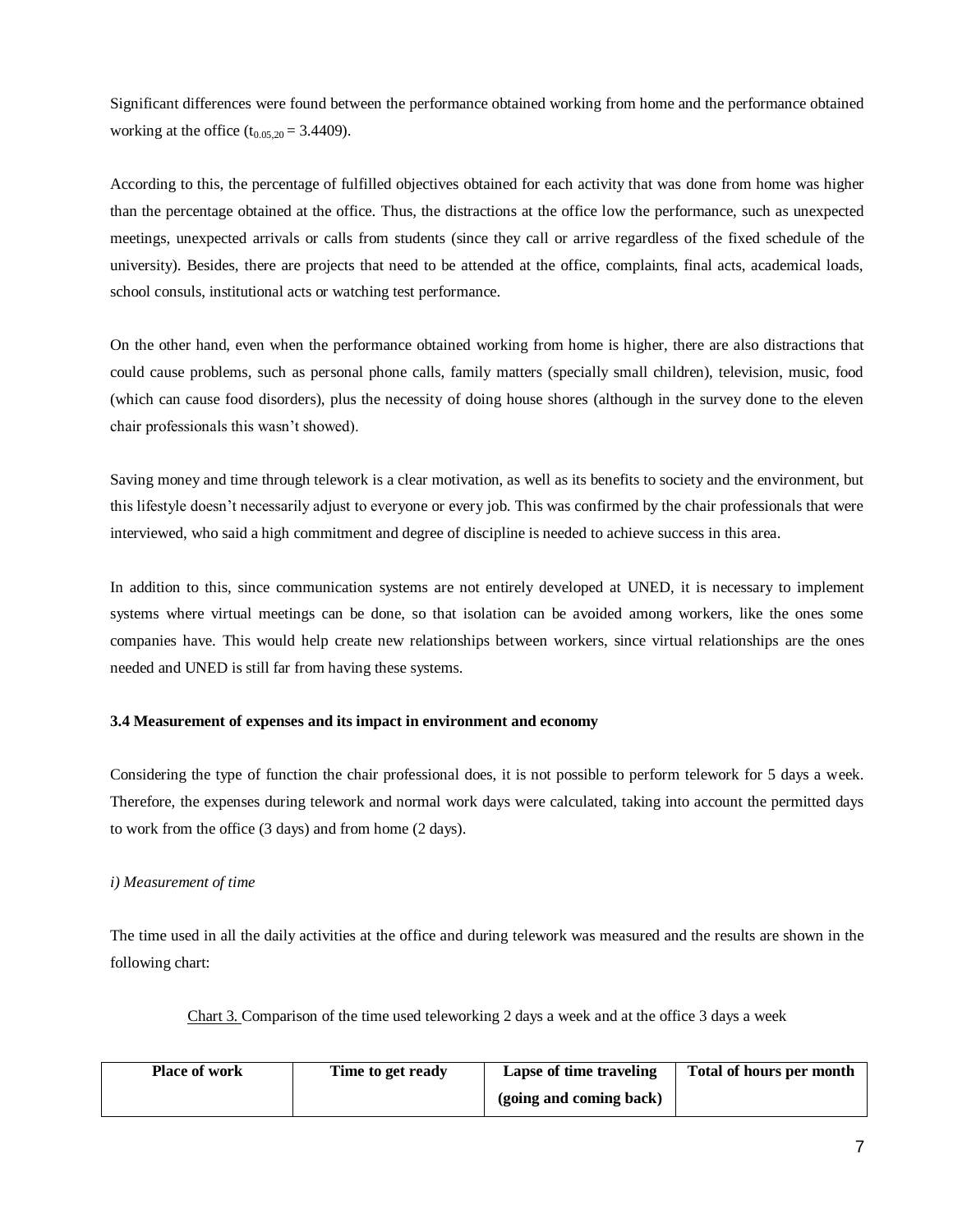| Home        | $\overline{\phantom{a}}$ | $\overline{\phantom{a}}$ | $\overline{\phantom{a}}$ |
|-------------|--------------------------|--------------------------|--------------------------|
| ንድድ.        | $\sim$                   | 1 hour                   | 0.1140                   |
| <b>. 00</b> | hours                    |                          | س الماء.                 |
| ____        |                          |                          |                          |

When it comes to time saving, the advantage of teleworking is evident and very beneficial for the worker, since the time that remains can be used in sleeping more, exercising, running errands, taking kids to school, being with friends and family, writing books that need to be written outside the work schedule and more. The application of an statistical test is not necessary in this case since the difference is too obvious to be tested.

#### *ii) Measurement of expenses*

In the following chart, the expenses and savings generated teleworking and working at the office are shown:

| Place of      | <b>Gasoline</b>   | Food         | <b>Clothes</b> | <b>Telephone</b>  | Electricity       | Water            | <b>Internet</b>     | Difference**  |
|---------------|-------------------|--------------|----------------|-------------------|-------------------|------------------|---------------------|---------------|
| work          |                   |              |                |                   |                   |                  |                     |               |
| Home          | Saving:           | Expense:     | Expense:       | Expense:          | Expense:          | Expense:         | Expense:            | $\&23\,700$   |
|               | $\mathcal{C}8000$ | $\phi$ 16000 | $\phi$ 10 000  | $\phi$ 1000 (\$2) | $\phi$ 4000 (\$6) | $\phi$ 500 (\$1) | $\varphi$ 200 (less | $(\$46)$      |
|               | \$16)             | $(\$31)$     | $(\$20)$       |                   |                   |                  | than $$1)$          |               |
| <b>Office</b> | Expense:          | Expense:     | Expense:       | $NI^*$            | $NI^*$            | $NI^*$           | $NI^*$              | $\phi$ 80 000 |
|               | $\phi$ 12 000     | $\phi$ 48000 | $\phi$ 20 000  |                   |                   |                  |                     | (\$154)       |
|               | $(\$23)$          | $(\$93)$     | $(\$40)$       |                   |                   |                  |                     |               |
|               |                   |              |                |                   |                   |                  |                     |               |

Chart 4. Expenses and savings generated per month, working 2 days from home and 3 days at the office

\*Since this is an institutional information, this can't be proved in this investigation, but it is very possible that UNED wins when someone works from home.

\*\*This difference is what the chair profesional spends considering savings and expenses.

According to the last column of Chart 4, it is clear that when a person works at the office, the percentage spent is a lot higher tan the one spent teleworking. Every day, \$5 are spent teleworking, while at the office, the chair professional has to spend \$12.7. The cost of working at the office is double and the economical and environmental advantages are clear (no need to calculate a statistical difference for being evident). For example, the fact of not using the vehicle twice a week, helps the person save and contributes to the environment. Also, if we added the gasoline and therefore, the carbon emissions that 71 chair professionals working 2 days a week from home would save, there would be an important amount. As for the expenses, these chair professionals would save up to \$4000 a month and \$48000 a year.

Also, the fact of not dealing with traffic at least twice a week is another stress factor that the person doesn't have to face, an excellent way of keeping emissions from getting to the environment and a motivation for the employees and the employers.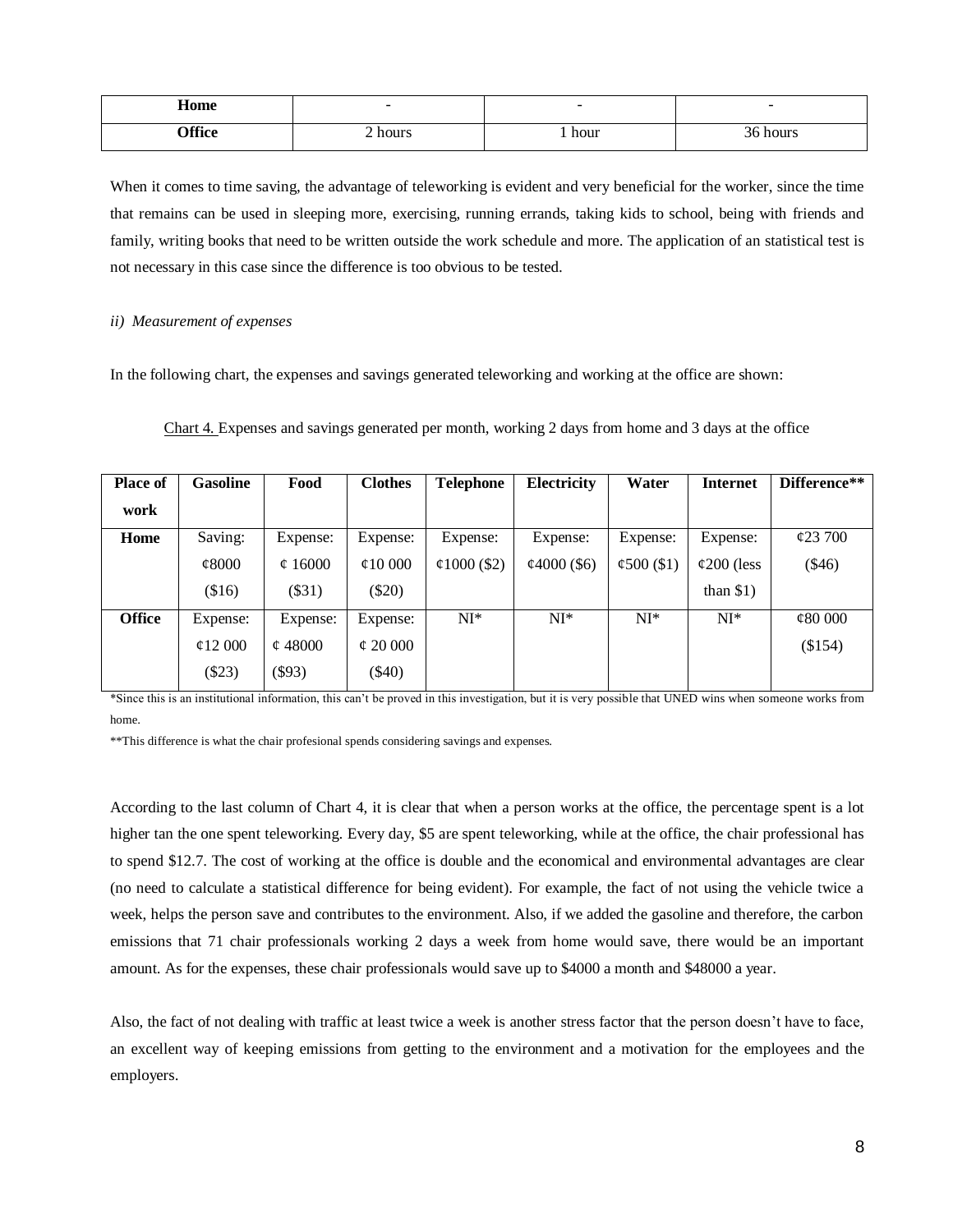# **CONCLUSIONS**

- The amount of years worked at UNED doesn't make chair professionals see telework in a different way.  $\bullet$
- Most of the chair professionals that were interviewed think telework has a positive impact on their lives.  $\bullet$
- In order to succeed in telework, discipline, control of distractions and working by objectives is needed.  $\bullet$
- The curricular design of courses, investigation and the chair coordination are activities that can be done through  $\bullet$ telework.
- Student's complaints, meetings, institutional gatherings and student's attention are activities that need to be  $\bullet$ done at the office.
- A chair professional can telework for not more than 2 days a week.  $\bullet$
- The performance of the Agroindustry chair profesional in the telework activities was significantly better than  $\bullet$ the performance at the office.

# **RECOMENDATIONS**

- Investigate more at UNED about telework, so that more employees are involved and more results, tendencies,  $\bullet$ performance and its relation with motivation can be studied.
- Start an investigation in which people that work 3 days a week participate, so that its feasibility can be  $\bullet$ determined, since the necessary time to be at the office is 3 days a week according to this investigation and conclude about it.
- Investigate the effect distractions have on the performance of UNED employees that telework, and find the best way to control them.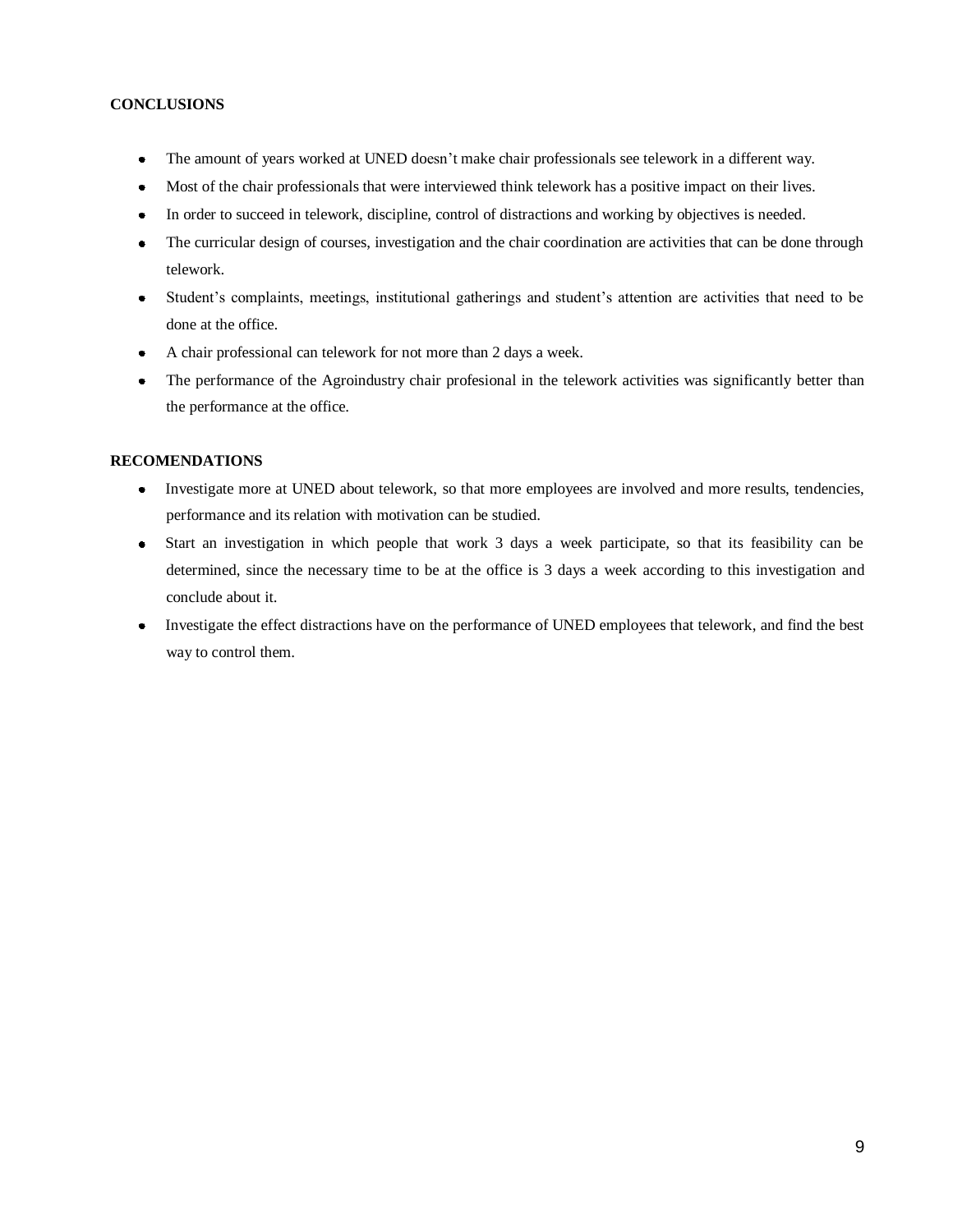#### **BIBLIOGRAFY**

[1] Bardera, P. 2010. *El teletrabajo puede frenar la expansión de la gripe A.* PC world. <http://www.idg.es/pcworldtech/El-teletrabajo-puede-frenar-la-expansion-de-la-gri/art195377-seguridad.htm>; consultado el 6 de Mayo, 2010).

[2] Chaves, O. 2009. *Métodos estadísticos para las ciencias naturales.* EUNED. San José, Costa Rica.

[3] ETO. 2000. *Telework (Telecommuting): the benefits-and some Issues!.* <http://www.eto.org.uk/faq/faq03.htm>**;**  consultado el 6 de Mayo, 2010).

[4] Huuhtanen, P. 2007. *Implicaciones del teletrabajo en la seguridad y la salud.*  [\(http://www.arearh.com/salud%20laboral/teletrabajoysalud.htm;](http://www.arearh.com/salud%20laboral/teletrabajoysalud.htm) consultado el 6 de Mayo, 2010).

[5] Lowry, R. 2010. *VassarStats: Website for Statistical Computation. (*[http://faculty.vassar.edu/lowry/VassarStats.html;](http://faculty.vassar.edu/lowry/VassarStats.html) consultado el 6 de Mayo, 2010).

[6] Mata, A. 2010. *Teletrabajadores gozan de grandes beneficios.* La Nación. [\(http://www.nacion.com/2010-03-](http://www.nacion.com/2010-03-07/ElPais/Relacionados/ElPais2292204.aspx) [07/ElPais/Relacionados/ElPais2292204.aspx;](http://www.nacion.com/2010-03-07/ElPais/Relacionados/ElPais2292204.aspx) consultado el 6 de Mayo, 2010).

[7] Quesada, M. 2008. *Funcionarios institucionales iniciarán teletrabajo en Setiembre: UNED, primera Universidad en el país en iniciar esta modalidad*. Acontecer. UNED. [\(http://www.uned.ac.cr/acontecer/noticias/Teletrabajo.html;](http://www.uned.ac.cr/acontecer/noticias/Teletrabajo.html) consultado el 5 de Mayo, 2010).

[8] United States office of personnel Management. 2009. *Status of telework in the Federal Government: report to the Congress.* [\(http://www.telework.gov/Reports\\_and\\_Studies/Annual\\_Reports/2009teleworkreport.pdf;](http://www.telework.gov/Reports_and_Studies/Annual_Reports/2009teleworkreport.pdf) consultado el 5 de Mayo, 2010).

[9] U.S. Equal Employment Opportunity Commission. 2005. *Work At Home/Telework as a Reasonable Accommodation. (*<http://www.eeoc.gov/facts/telework.html>**;** consultado el 6 de Mayo, 2010).

[10] Viales, C. 2003. *El teletrabajo como una opción laboral.*  [www.hacienda.go.cr/.../El%20teletrabajo%20como%20una%20opcion%20laboral;](http://www.hacienda.go.cr/.../El%20teletrabajo%20como%20una%20opcion%20laboral) consultado el 6 de Mayo, 2010).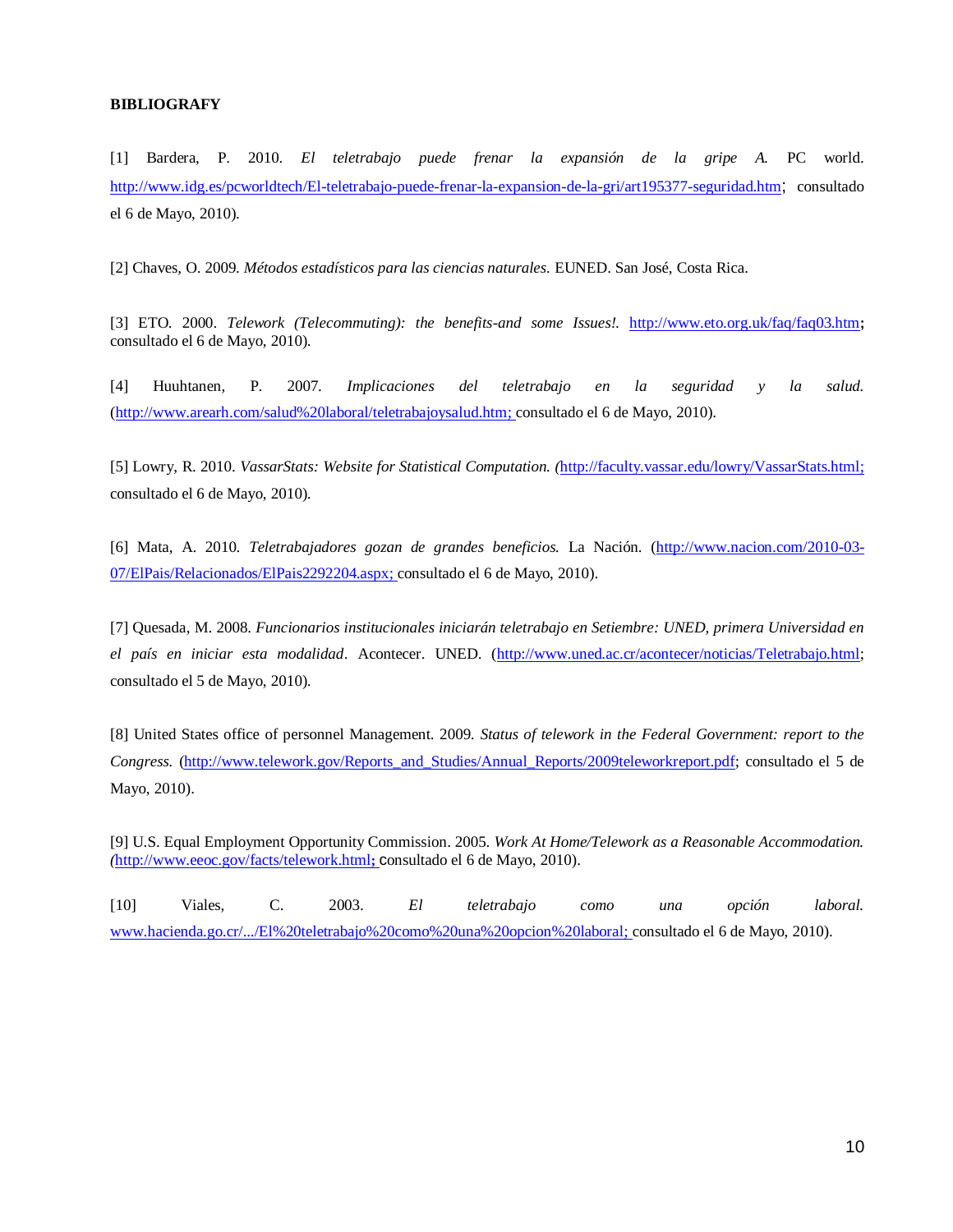**APENDIX 1.** Survey about advantages and disadvantages of telework applied to chair professionals of UNED

DISTANCE STATE UNIVERSITY AGROINDUSTRY CHAIR NATURAL AND EXACT SCIENCES SCHOOL

Date:

Name of the chair you have in charge: \_\_\_\_\_\_\_\_\_\_\_\_\_\_\_\_\_\_\_\_\_\_\_\_\_\_\_\_\_\_\_\_\_\_\_\_\_\_\_\_\_\_\_\_\_\_

School in which you work:\_\_\_\_\_\_\_\_\_\_\_\_\_\_\_\_\_\_\_

Dear coworker:

Thank you for taking the time in answering this surrey. The objective of the former is to know your opinion about telework, its advantages and disadvantages and how to improve it within the University.

#### INSTRUCTIONS

For each of the following affirmations, please mark in the parenthesis with an x, the affirmation you think is best for each question.

1. ¿What is your gender?

- ( ) a. Masculine
- ( ) b. Femenine

2. ¿How old are you?

- ( ) a. Less than 25
- $() b. 26-30$
- $()$  c. 31-35
- $()$  d. 36-40
- $($  ) e. 41-45
- $($  ) f. 46-50
- ( ) g. More than 50.

3. ¿Where do you live?

- ( ) a. San José
- ( ) b. Alajuela
- ( ) c. Cartago
- ( ) d. Heredia
- ( ) e. Puntarenas
- ( ) f. Guanacaste
- ( ) g. Limón.

4. How long have you worked in UNED?

- ( ) a. Less than a year.
- ( ) b. 1 to 2 years.
- $( ) c. 2 to 5 years.$
- ( ) d. 5 to 7 years.
- ( ) e. More than 7 year.
- 5. ¿Have you teleworked before? ( ) Yes ( ) No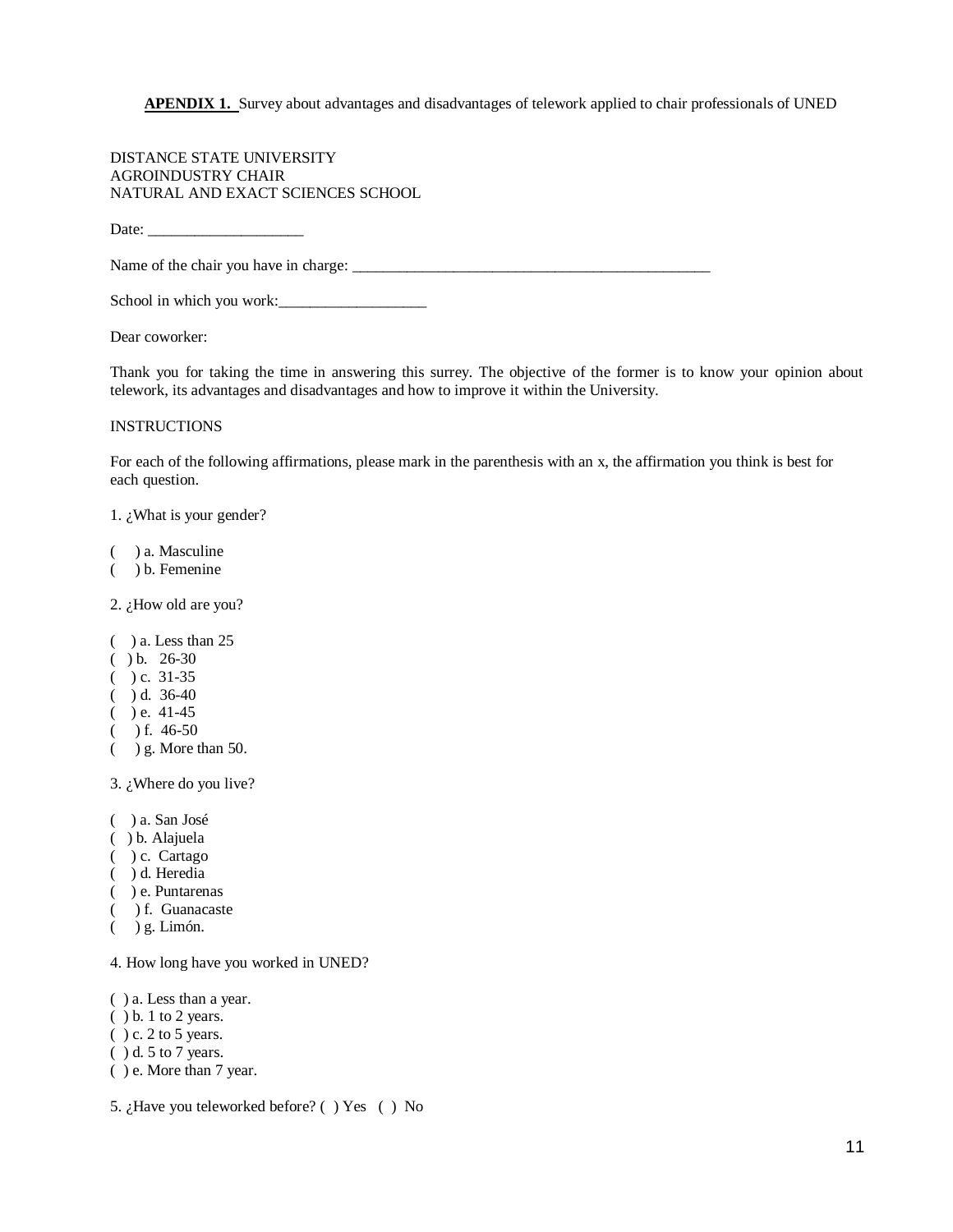Regardless of your answer, answer the following questions considering what you're doing now (if you telework or has done it for some time) or what you would like to to if you had the chance.

\_\_\_\_\_\_\_\_\_\_\_\_\_\_\_\_\_\_\_\_\_\_\_\_\_\_\_\_\_\_\_\_\_\_\_\_\_\_\_\_\_\_\_\_\_\_\_\_\_\_\_\_\_\_\_\_\_\_\_\_\_\_\_\_\_\_\_\_\_\_\_\_\_\_\_\_\_\_\_\_\_\_\_\_\_\_\_\_\_\_\_\_\_\_\_\_  $\_$  ,  $\_$  ,  $\_$  ,  $\_$  ,  $\_$  ,  $\_$  ,  $\_$  ,  $\_$  ,  $\_$  ,  $\_$  ,  $\_$  ,  $\_$  ,  $\_$  ,  $\_$  ,  $\_$  ,  $\_$  ,  $\_$  ,  $\_$  ,  $\_$  ,  $\_$  ,  $\_$  ,  $\_$  ,  $\_$  ,  $\_$  ,  $\_$  ,  $\_$  ,  $\_$  ,  $\_$  ,  $\_$  ,  $\_$  ,  $\_$  ,  $\_$  ,  $\_$  ,  $\_$  ,  $\_$  ,  $\_$  ,  $\_$  ,

\_\_\_\_\_\_\_\_\_\_\_\_\_\_\_\_\_\_\_\_\_\_\_\_\_\_\_\_\_\_\_\_\_\_\_\_\_\_\_\_\_\_\_\_\_\_\_\_\_\_\_\_\_\_\_\_\_\_\_\_\_\_\_\_\_\_\_\_\_\_\_\_\_\_\_\_\_\_\_\_\_\_\_\_\_\_\_\_\_\_\_\_\_\_\_\_  $\_$  ,  $\_$  ,  $\_$  ,  $\_$  ,  $\_$  ,  $\_$  ,  $\_$  ,  $\_$  ,  $\_$  ,  $\_$  ,  $\_$  ,  $\_$  ,  $\_$  ,  $\_$  ,  $\_$  ,  $\_$  ,  $\_$  ,  $\_$  ,  $\_$  ,  $\_$  ,  $\_$  ,  $\_$  ,  $\_$  ,  $\_$  ,  $\_$  ,  $\_$  ,  $\_$  ,  $\_$  ,  $\_$  ,  $\_$  ,  $\_$  ,  $\_$  ,  $\_$  ,  $\_$  ,  $\_$  ,  $\_$  ,  $\_$  ,

6. ¿How many days a week do you telework or would like to telework?.

( ) a. 1 day.

( ) b. 2 days.

( ) c. 2 days and a half.

( ) d. 3 days.

( ) e. 4 days or more.

7. ¿Which are the activities that you can perform teleworking?.

8. ¿Which are the activities that you necessarily need to perform at the office?.

\_\_\_\_\_\_\_\_\_\_\_\_\_\_\_\_\_\_\_\_\_\_\_\_\_\_\_\_\_\_\_\_\_\_\_\_\_\_\_\_\_\_\_\_\_\_\_\_\_\_\_\_\_\_\_\_\_\_\_\_\_\_\_

\_\_\_\_\_\_\_\_\_\_\_\_\_\_\_\_\_\_\_\_\_\_\_\_\_\_\_\_\_\_\_\_\_\_\_\_\_\_\_\_\_\_\_\_\_\_\_\_\_\_\_\_\_\_\_\_\_\_\_\_\_\_\_

9. ¿How do you handle student's attention when you're home or how would you handle it if you had to?.

( ) a. You have an assistant that helps you and calls you on your cellphone if it's urgent.

( ) b. You leave your office alone, but there are other coworkers that can answer your phone for you.

( ) c. The next day you listen to your messages on your machine, but the risk you take is that someone calls and doesn't leave a message.

( ) d. You don't know what happens when you're not at the office.

10. Telework affects some of your work functions negatively.

( ) a. Disagree very much.

( ) b. Disagree.

( ) c. Don't disagree and don't agree.

( ) d. Agree.

( ) e. Agree very much.

11. Telework is very beneficial for your work economically, socially and institutionally speaking.

( ) a. Disagree very much.

( ) b. Disagree.

( ) c. Don't disagree and don't agree.

( ) d. Agree.

( ) e. Agree very much.

12. UNED should provide you with a computer and other supplies to telework.

( ) a. Disagree very much.

- ( ) b. Disagree.
- ( ) c. Don't disagree and don't agree.
- ( ) d. Agree.
- ( ) e. Agree very much.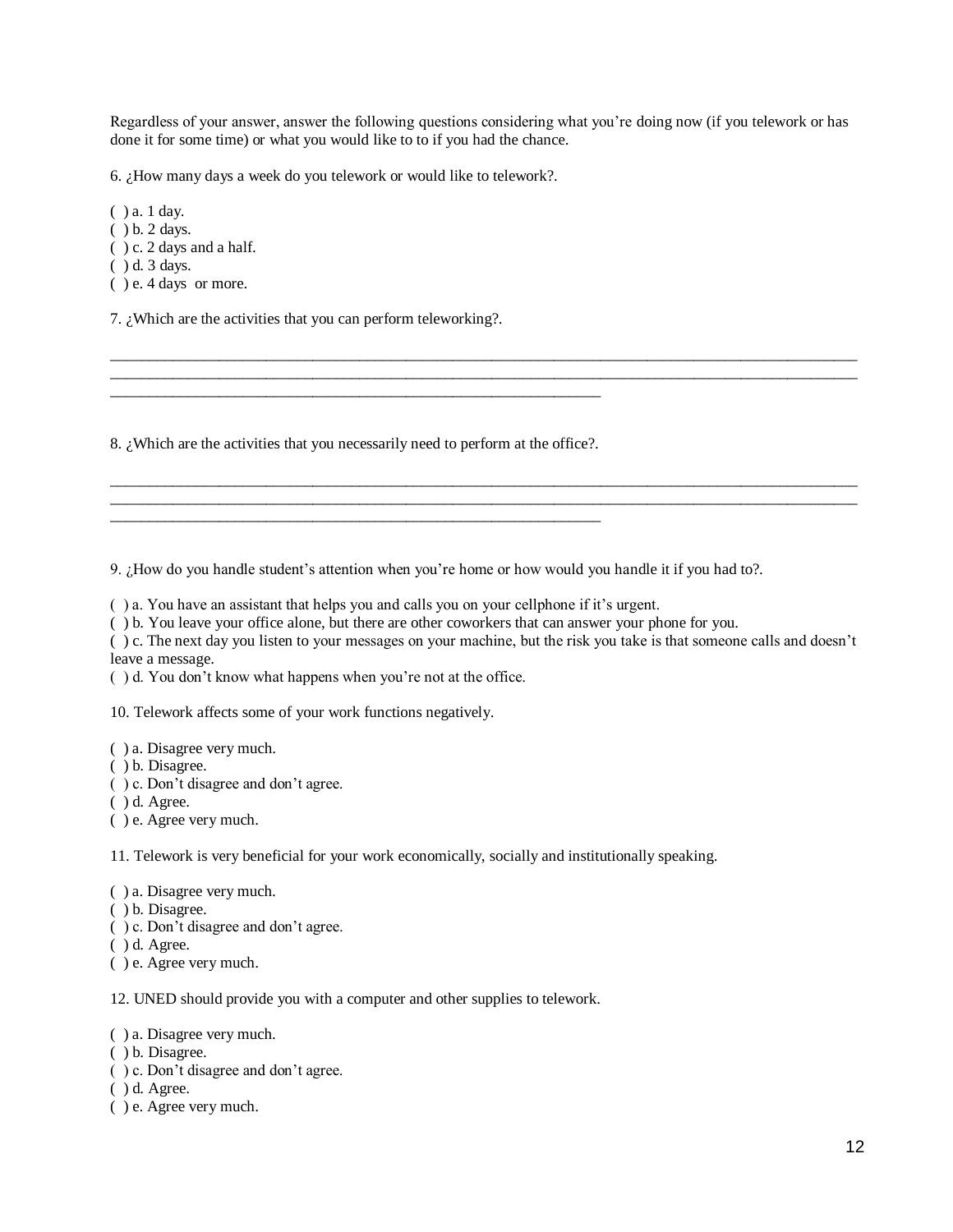13. Out of the following distractions, which ones have you experienced when you telework:

( ) a. Unexpected errans.

( ) b. Home obbligations.

( ) c. Television.

- ( ) d. Home comfortness.
- ( ) e. Atenttion to family in work hours.

( ) f. Food disorders.

14. ¿Do you consider working by objectives a way to make more flexible distractions during telework?

( ) a. Yes ( ) b. No

15. Telework obbligate you to work more hours than needed because of the distractions this generates.

( ) a. Disagree very much.

( ) b. Disagree.

( ) c. Don't disagree and don't agree.

( ) d. Agree.

\_\_\_\_\_\_\_\_\_\_\_\_\_\_\_

( ) e. Agree very much.

16. ¿Which has been you clue to manage success teleworking or which one do you think would be your secret to succed?

¡Thank you very much for your help!

 $\_$  ,  $\_$  ,  $\_$  ,  $\_$  ,  $\_$  ,  $\_$  ,  $\_$  ,  $\_$  ,  $\_$  ,  $\_$  ,  $\_$  ,  $\_$  ,  $\_$  ,  $\_$  ,  $\_$  ,  $\_$  ,  $\_$  ,  $\_$  ,  $\_$  ,  $\_$  ,  $\_$  ,  $\_$  ,  $\_$  ,  $\_$  ,  $\_$  ,  $\_$  ,  $\_$  ,  $\_$  ,  $\_$  ,  $\_$  ,  $\_$  ,  $\_$  ,  $\_$  ,  $\_$  ,  $\_$  ,  $\_$  ,  $\_$  , \_\_\_\_\_\_\_\_\_\_\_\_\_\_\_\_\_\_\_\_\_\_\_\_\_\_\_\_\_\_\_\_\_\_\_\_\_\_\_\_\_\_\_\_\_\_\_\_\_\_\_\_\_\_\_\_\_\_\_\_\_\_\_\_\_\_\_\_\_\_\_\_\_\_\_\_\_\_\_\_\_\_\_\_\_\_\_\_\_\_\_\_\_\_\_\_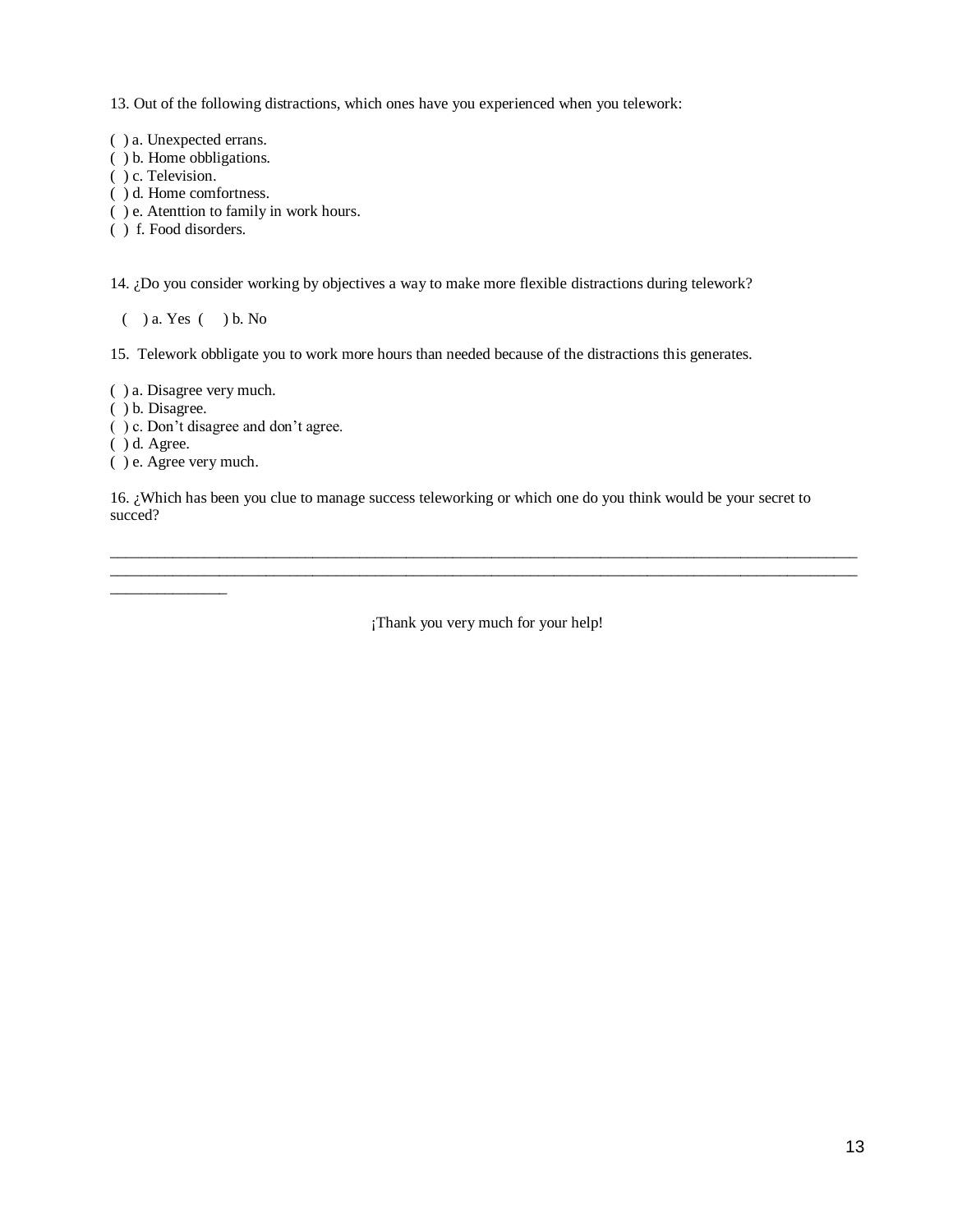| Question/               | $\mathbf{1}$            | $\overline{2}$ | $\overline{\mathbf{3}}$ | $\overline{\mathbf{4}}$ | $\overline{5}$          | $\boldsymbol{6}$        | $\overline{7}$          | $\overline{\mathbf{8}}$ | $\overline{9}$ | 10           | $\overline{11}$         |
|-------------------------|-------------------------|----------------|-------------------------|-------------------------|-------------------------|-------------------------|-------------------------|-------------------------|----------------|--------------|-------------------------|
| Person                  |                         |                |                         |                         |                         |                         |                         |                         |                |              |                         |
| $\mathbf{1}$            | $\mathbf b$             | $\mathbf b$    | ${\bf A}$               | $\mathbf{a}$            | $\mathbf a$             | $\mathbf a$             | $\bf a$                 | $\mathbf b$             | $\mathbf b$    | $\bf a$      | $\mathbf b$             |
| $\overline{2}$          | $\mathbf f$             | $\mathbf{g}$   | $\mathbf D$             | $\mathbf e$             | $\mathbf{e}$            | $\boldsymbol{g}$        | $\mathbf{g}$            | $\mathbf d$             | $\mathbf d$    | $\mathbf d$  | $\mathbf c$             |
| $\overline{\mathbf{3}}$ | $\mathbf{a}$            | $\mathbf a$    | $\mathbf A$             | $\mathbf{a}$            | $\bf a$                 | $\mathbf a$             | $\mathbf a$             | $\mathbf a$             | $\mathbf a$    | $\bf a$      | $\mathbf{a}$            |
| $\overline{\mathbf{4}}$ | $\mathbf c$             | $\mathbf d$    | ${\bf E}$               | $\mathbf e$             | $\mathbf e$             | $\mathbf e$             | $\mathbf{e}$            | $\mathbf c$             | $\mathbf{e}$   | $\mathbf d$  | $\mathbf b$             |
| $\overline{\mathbf{5}}$ | $\mathbf{a}$            | $\mathbf b$    | $\mathbf A$             | $\mathbf b$             | $\mathbf{a}$            | $\mathbf b$             | $\mathbf b$             | $\mathbf b$             | $\mathbf a$    | $\bf a$      | $\mathbf a$             |
| $\overline{6}$          | $\overline{\mathbf{d}}$ | $\bf a$        | $\overline{C}$          | $\mathbf c$             | $\mathbf c$             | $\bf a$                 | $\bf a$                 | $\mathbf c$             | $\bf{a}$       | $\bf a$      | $\mathbf a$             |
| $7*$                    |                         |                |                         |                         |                         |                         |                         |                         |                |              |                         |
| $8*$                    |                         |                |                         |                         |                         |                         |                         |                         |                |              |                         |
| $\overline{9}$          | $\mathbf{a}$            | $\mathbf a$    | $\overline{\mathbf{d}}$ | $\mathbf{a}$            | $\overline{\mathbf{b}}$ | $\overline{\mathbf{b}}$ | $\overline{\mathbf{d}}$ | $\overline{\mathbf{d}}$ | $\bf{a}$       | $\bf a$      | $\overline{\mathbf{b}}$ |
| $\overline{10}$         | $\mathbf{a}$            | $\mathbf a$    | $\mathbf a$             | $\mathbf a$             | $\bf a$                 | $\mathbf e$             | $\mathbf c$             | $\mathbf{e}$            | $\mathbf a$    | $\mathbf a$  | $\mathbf{a}$            |
| $\overline{11}$         | $\mathbf{e}$            | $\mathbf{e}$   | $\mathbf e$             | $\mathbf{e}$            | $\mathbf{e}$            | $\mathbf a$             | $\mathbf c$             | $\mathbf a$             | $\mathbf e$    | $\mathbf{e}$ | $\mathbf e$             |
| $12\,$                  | $\mathbf{e}$            | $\mathbf c$    | $\mathbf e$             | $\mathbf c$             | $\mathbf c$             | $\mathbf{e}$            | $\mathbf c$             | $\mathbf c$             | $\mathbf a$    | $\mathbf{e}$ | $\mathbf{e}$            |
| $\overline{13}$         | $\mathbf{a}$            | e, f           | a, b, e                 | a, b, e                 | $\mathbf{e}$            | a,b,c,d,e               | a,b,c,d,e,f             | a, e                    | $\mathbf e$    | $\mathbf{e}$ | b, d,                   |
|                         |                         |                |                         |                         |                         | , f                     |                         |                         |                |              | e, f                    |
| $\overline{14}$         | $\mathbf{a}$            | $\mathbf a$    | $\mathbf{a}$            | $\mathbf{a}$            | $\mathbf a$             | $\mathbf{a}$            | $\mathbf a$             | $\mathbf b$             | $\mathbf{a}$   | $\mathbf a$  | $\mathbf{a}$            |
| $\overline{15}$         | $\bf{a}$                | $\bf a$        | $\bf a$                 | $\bf a$                 | $\bf a$                 | $\bf a$                 | $\mathbf c$             | $\mathbf a$             | $\bf{a}$       | $\mathbf d$  | $\mathbf{a}$            |
| $16***$                 |                         |                |                         |                         |                         |                         |                         |                         |                |              |                         |
|                         |                         |                |                         |                         |                         |                         |                         |                         |                |              |                         |

# **Appendix 2. Results of the survey applied to the 11 chair professionals of UNED about telework**

\*Open questions. The answers were similar, and they are explained in the results.

\*\*This is an open question, the answers are discussed with the results.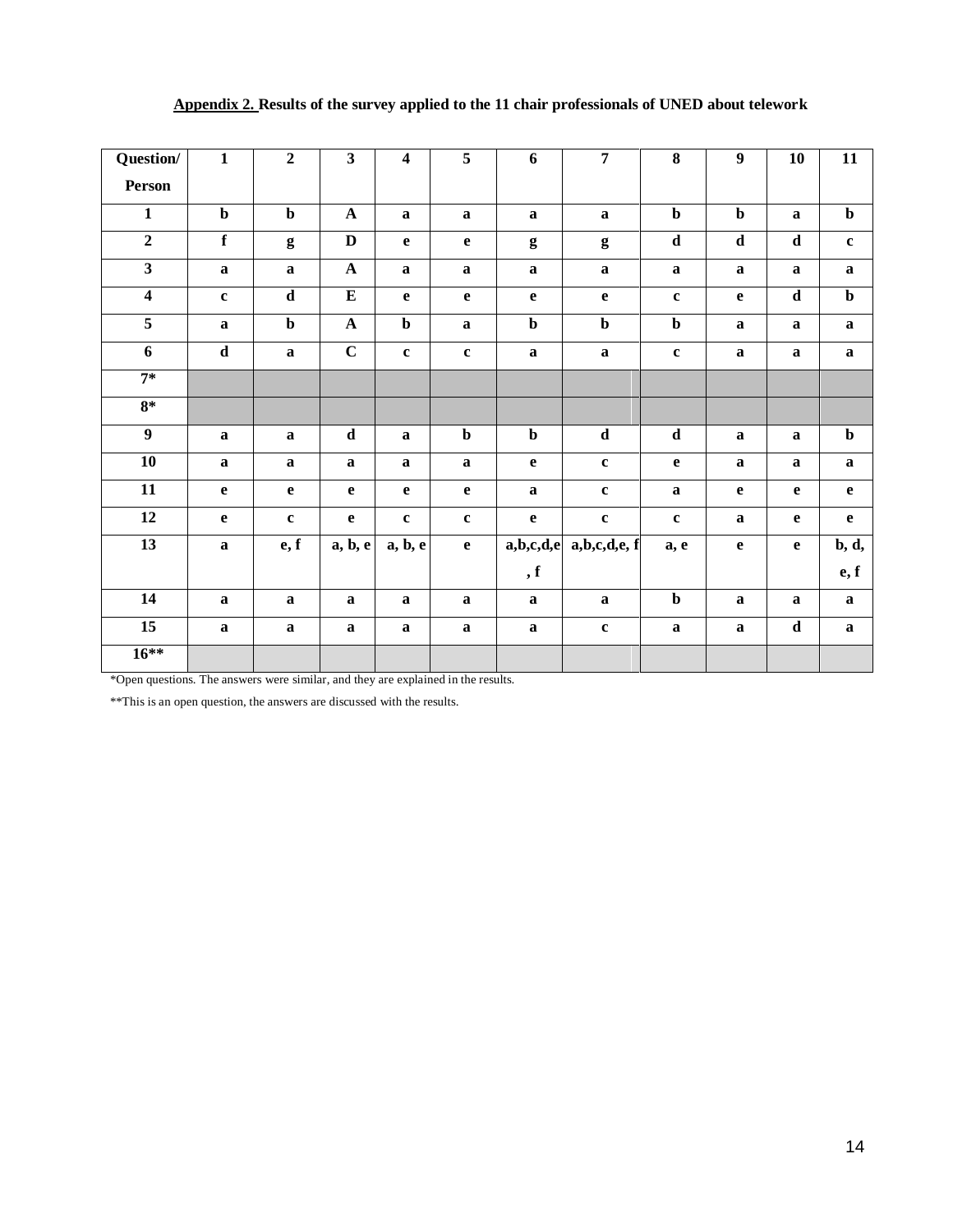# **APPENDIX 3.** DESCRIPTION OF THE ACTIVITIES DONE BY THE AGROINDUSTRY CHAIR DURING THE

# THIRD TERM OF 2009

| <b>Activity</b>                               | <b>Description</b>                                      | Time assigned per term                       |
|-----------------------------------------------|---------------------------------------------------------|----------------------------------------------|
| <b>Chair coordination</b>                     |                                                         |                                              |
| Student's complaints                          | Red tape, system process. 16 complaints arrive every    | 32 hours (each complaint takes 2 hours), per |
|                                               | term.                                                   | month, there are 4 complaints, per week, 2   |
|                                               |                                                         | hours, 1 complaint                           |
| Chair coordination                            | The chair coordination impplies controling the          | 226 hours (16 hours per week)                |
|                                               | courses daily, making sure everything is updated.       |                                              |
| Watching students take tests                  | This is done three times during the term                | 18 hours (each one takes 6 hours)            |
| Student's attention                           | Student's go to the office Tuesday and Thursday,        | 96 hours                                     |
|                                               | from 1:30 p.m. to 4:30 p.m.                             |                                              |
| <b>School Consuls</b>                         | 4 hours each consul, once a month                       | 16 hours                                     |
| Chair meetings                                | 4 hours each meeting, once a month                      | 16 hours                                     |
| Academic load elaboration                     | It takes three full days to do this and this has to be  | 24 hours                                     |
|                                               | done with the system that is at the office              |                                              |
| Test revision                                 | This is done twice per term. 30 minutes each time.      | 1 hour                                       |
| <b>Curricular design of courses</b>           |                                                         |                                              |
| Agroindustrial Chemistry I                    | The design of the courses is about stablishing all the  | 30 hours                                     |
| <b>Agroindustrial Chemistry II</b>            | activities involved in learning a specific course, from | 30 hours                                     |
| Agroindustrial Laboratory I                   | methodology to evaluation.                              | 30 hours                                     |
| Agroindustrial Laboratory II                  |                                                         | 30 hours                                     |
| <b>Investigation</b>                          |                                                         |                                              |
| Support and tesching in inocuity and quality  | In this investigation rounds need to be done in the     | 2 days for tours                             |
| to small producers in the rural zone, San     | field to gather information about the small             | 4 days for training                          |
| Carlos, Costa Rica                            | compannies and guide them about innocuity and           | 30 hours for investigation                   |
|                                               | quality. Plus, teaching and bibliographical             |                                              |
|                                               | investigation was done.                                 |                                              |
| <b>PADD</b>                                   |                                                         |                                              |
| This is a program which the university usese  | This system needs to be checked at least 3 times a      | 20 hours                                     |
| to help students with their doubts and        | week as well as the answering machine students use.     |                                              |
| comments, through e-mail and telephone.       |                                                         |                                              |
| Audiovisual material design                   |                                                         |                                              |
| The script for the audiovisual material of 10 | In the scrip, step by step is mentioned how the         | 30 hours                                     |
| laboratories was designed.                    | laboratory is to be done.                               |                                              |